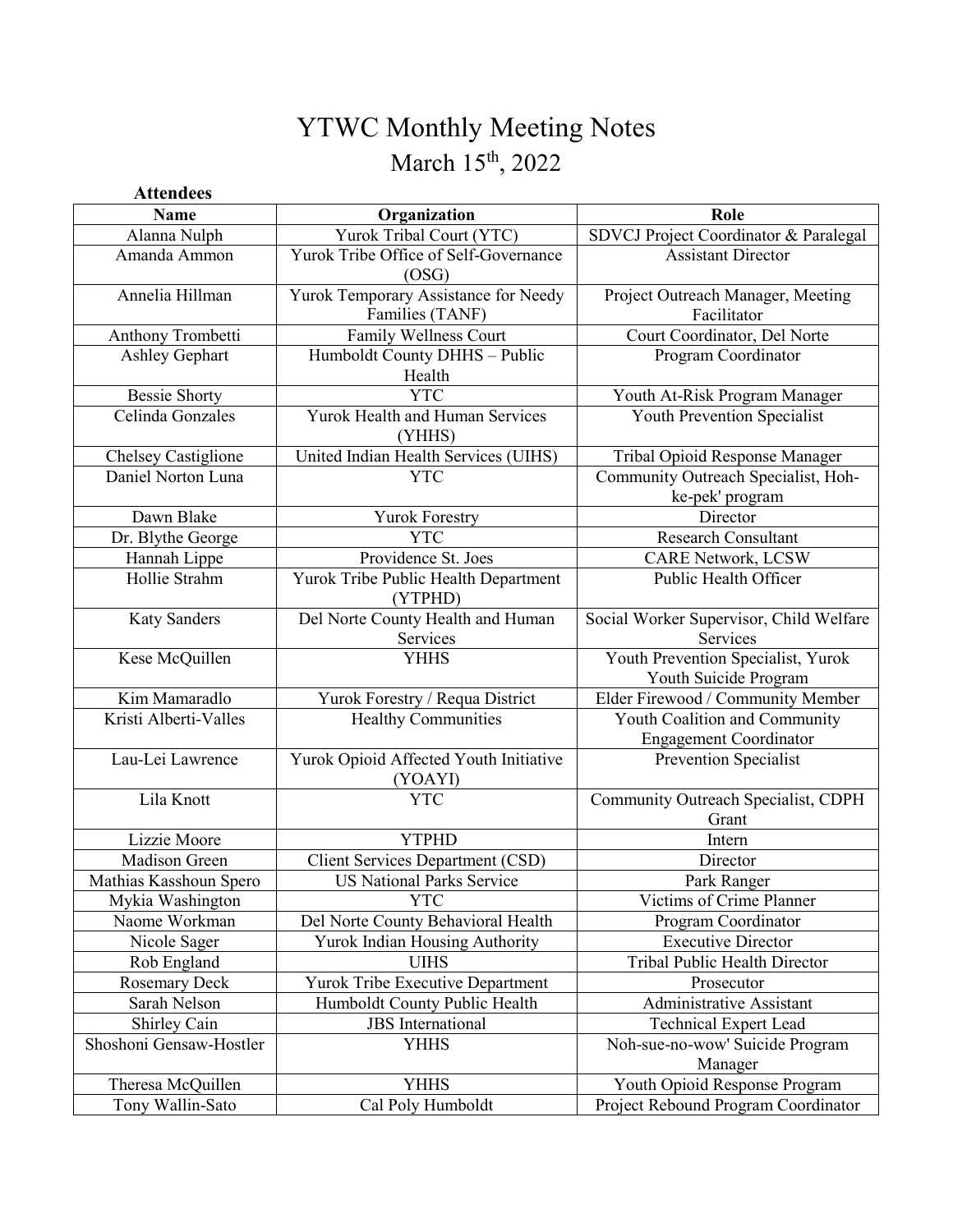# **Public Health Survey Report**

**Hollie Strahm***, Public Health Officer* **& Lizzie Moore,** *MPH Intern, San Jose State University* Yurok Tribe Public Health Office: What Should be Our Next Area of Focus?

- Survey was conducted among Yurok Tribe employees, asking about what the biggest health issues in the Yurok community are
- Putting together the survey:
	- o **Step 1**: A national literature review was conducted. It revealed:
		- High rates of health concerns among AI/AN people, unequal to that of non-AI/AN people
		- Lower life expectancy than all other groups
		- Healthcare access is a major problem
		- Some of the health concerns identified by the literatur e review: accidents/unintentional injury, cancer, diabetes, heart disease, liver disease, mental health & suicide, obesity, substance abuse, violence
		- National data on AI/AN people should be used cautiously, because of lack of data and problems with generalizability
	- o **Step 2**: Conducted key informant interviews, read Yurok documents, and participated in many groups discussions/ meetings to learn about the main health problems in the Yurok community. This step helped:
		- Delineate issues identified in the national literature review.
			- For example, "violence" was differentiated into sexual, domestic, and general categories
			- "Mental health" was differentiated into depression, suicide, and general
			- "Substance abuse" was differentiated into alcohol, fentanyl and other opioids, general, and tobacco
		- Add issues that didn't come up in the national literature review
			- Like child wellness and health, education, wildfire smoke
	- o **Step 3**: Conducted Yurok Tribal Employee Public Health Survey
		- 130 employees responded
		- Mental health, substance abuse, and child wellness/health were identified as the top 3 issues that affected employees' families or community over the last year (besides COVID) when respondents were asked to select issues from the menu of choices
		- When the question was open-ended, mental health was the top health issue identified by respondents
		- The question "What do you think is the ONE, most important health problem that the entire Yurok community faces?" identified substance use as the number one issue
		- The greatest strengths of the Yurok community were identified as community/coming together to help, connection to tradition, culture, language, connection to spirit, and resilience
		- The question "What can be done to promote a health Yurok community?" identified several themes:
			- Actions needing to be connected to culture and tradition; gatherings, activities, and meetings in-person
			- Wellness, food, exercise, and health education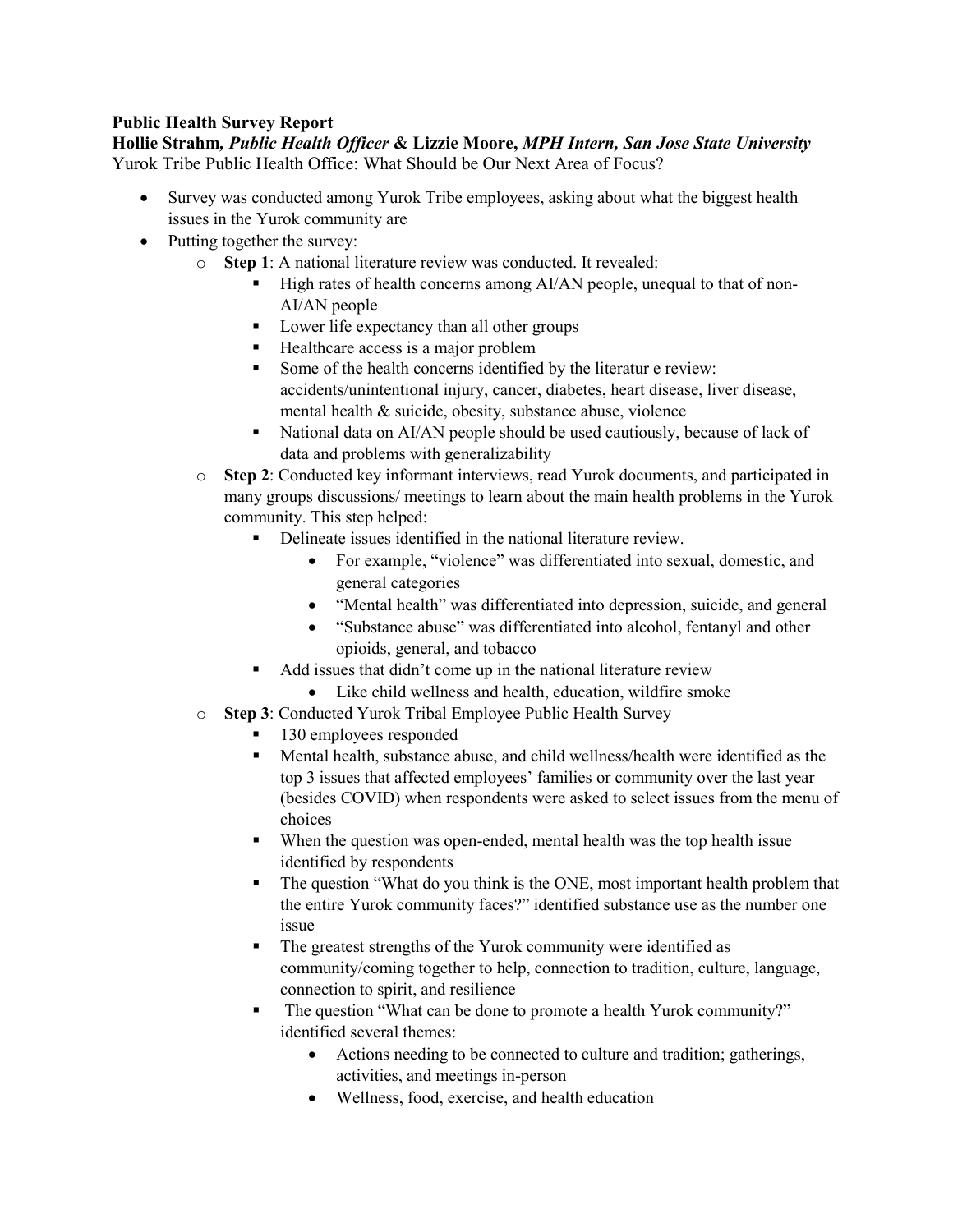- Mental health
- Addressing substance abuse
- Connection to Yurok culture, community events, in-person gatherings

#### o **Focus Groups**

- Elder Focus Group: 4 Elders
- "What do you think are the biggest health problems in the Yurok community in which you live?"
	- Opioids & alcohol
	- Mental health: general & suicide
	- Elder care and prioritization
	- Grief and loss support
- "Do you think that the Public Health Office should help with issues that already have a lot of attention (opioid use, mental health), or do you think it should focus on an issue that doesn't have a lot of work being done on it (diabetes, cancer)?"
	- Preferable to fill the gaps
	- Issues are all connected and compounded
- Adult focus group and teen focus group are coming soon

# • **Questions/Comments**

- o Ceremonies should be starting up again as COVID eases, that should help a lot with mental health
- o Could you design interventions for the community that address crisis situations, and integrate them with culture?
	- Have read a lot about other tribes incorporating culture into their emergency responses; that's totally possible. There's a want and need for that/
- o This data was collected from employees, who are vested in this type of work and whose answers are likely related to and informed by their work.
- o Getting ambulatory care to the tribe should be a priority.
- o Part of the substance abuse issue is lack of places to go/places to send people; lack of rehabilitation and detox centers. Also, isolation because of COVID has really affected the community.
- o We shouldn't just count on the tribe or any organization to work on wellness for our community, our people. We need to step up our game personally, as individuals too.

#### **Elder Services Program Sharing**

 $\mathcal{L}_\text{max}$  , and the set of the set of the set of the set of the set of the set of the set of the set of the set of the set of the set of the set of the set of the set of the set of the set of the set of the set of the

- **Daniel Norton Luna (***Community Outreach Specialist***): Impact of the Opioid and Polysubstance Crisis**
	- o In Humboldt County, individuals 65 and over are prescribed opioids more than any other age group
	- o Prescription opioid-related overdose deaths are most common in the 35-39 years old age group in Humboldt County
		- The data does show that Elders are affected by prescription opioid-related overdose deaths as well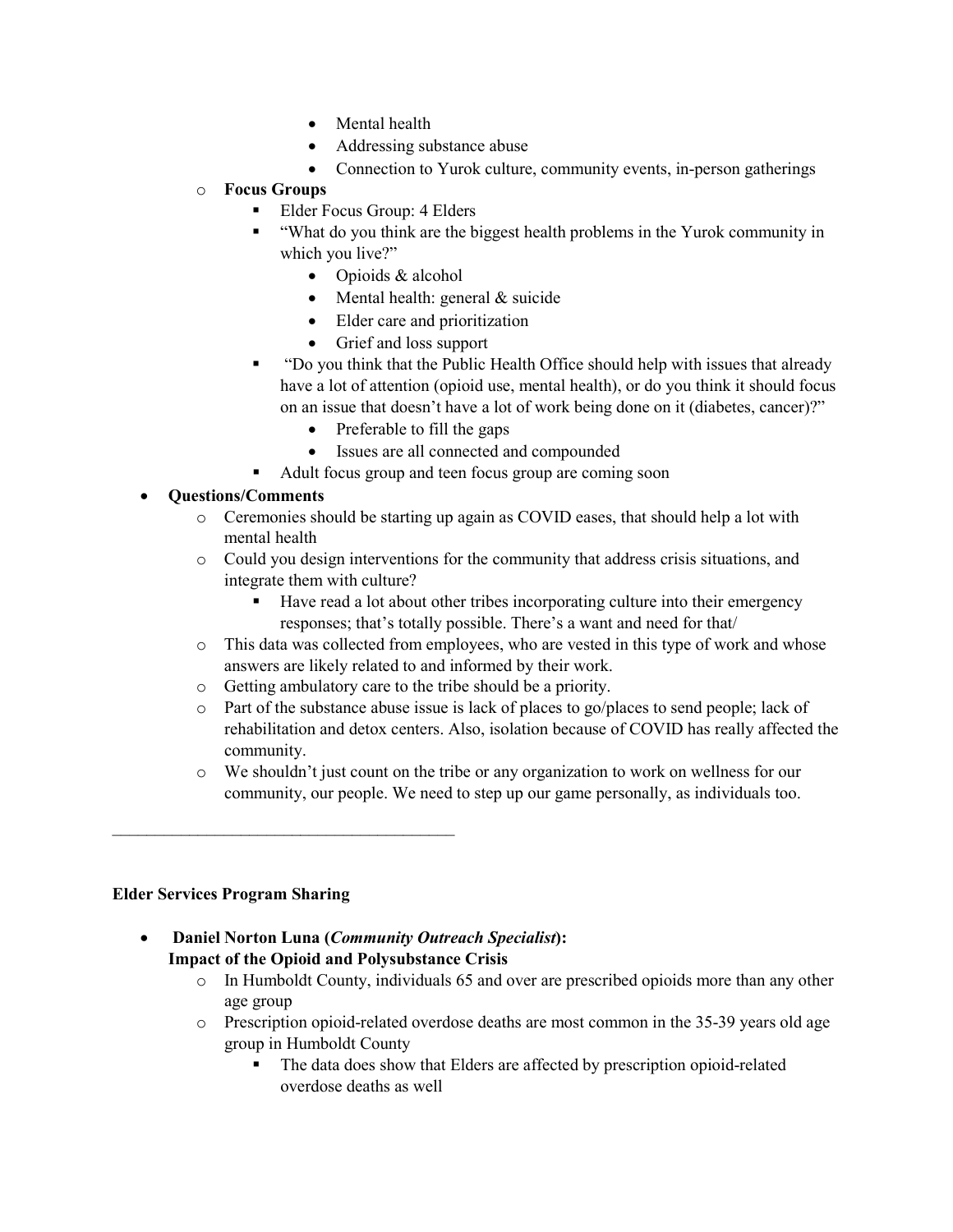- Overall, opioid overdose deaths are not extremely common in Humboldt County, so data is limited
- $\circ$  55-59 year olds had the highest rate of all drug-related overdose hospitalizations in Humboldt County in 2020
	- 65-69 year olds had the second highest rates of all drug-related overdose hospitalizations
- $\circ$  45-49 year olds had the highest rate of all drug-related overdose deaths in Humboldt County in 2020
- o The data is limited, and won't tell us everything about the experiences of our Elders
- o There is a lot of qualitive, anecdotal data about Elder experiences that's really important to keep in mind as we talk about serving Elders and how Elders have been affected by the opioid crisis
- $\circ$  Thoughts?
	- Our communities used to be more community-oriented, it seems like we've siloed into family groups more. Those interactions in larger community settings are really important to Elders. We need to keep this in mind as we plan events; events for the whole community, not just Elders.
	- Could the overdose rate for Elders be as high as it is because they're prescribed these opioids for pain relief, and then they're forgetting that they've already taken their medicine?
		- Definitely something to consider.

# • **Alanna Nulph (***Paralegal II***):**

#### **Yurok Legal Access Center Services**

- o Areas of Assistance:
	- tribal and state court filings, last will and testament, advanced medical directives, taxation issues, mediation services, restraining orders, guardianships, assistance with many other legal issues (LLC incorporation, housing, etc)
		- Living wills are really important— Workshop this weekend in
		- Weitchpec and Hoopa. Email Alanna for a flyer.
	- Who qualifies?
		- Anyone who is part of a Yurok household.
		- Anyone who has a case in Yurok Tribal Court.
	- Contact Info:
		- Mainline: 707-482-1350
		- YLAC Mobile Line: 707-951-6813
		- Email: ylac@yuroktribe.nsn.us
	- Ryan Fleischer with YLAC specializes in Elder issues
	- Alanna Nulph: [anulph@yuroktribe.nsn.us](mailto:anulph@yuroktribe.nsn.us)
- **Annelia Hillman (***Project Outreach Manager***), Madison Green (***Director***): Client Services Department—Elder Lifeways Events**
	- o Client Services Department has been working on this project for about 2 years; COVID really shut things down for a while but working on getting things going again
	- o These events are intended to bring Elders together, gather their voice and concerns around the opioid crisis, feedback about their needs and concerns
		- One successful event was held before the pandemic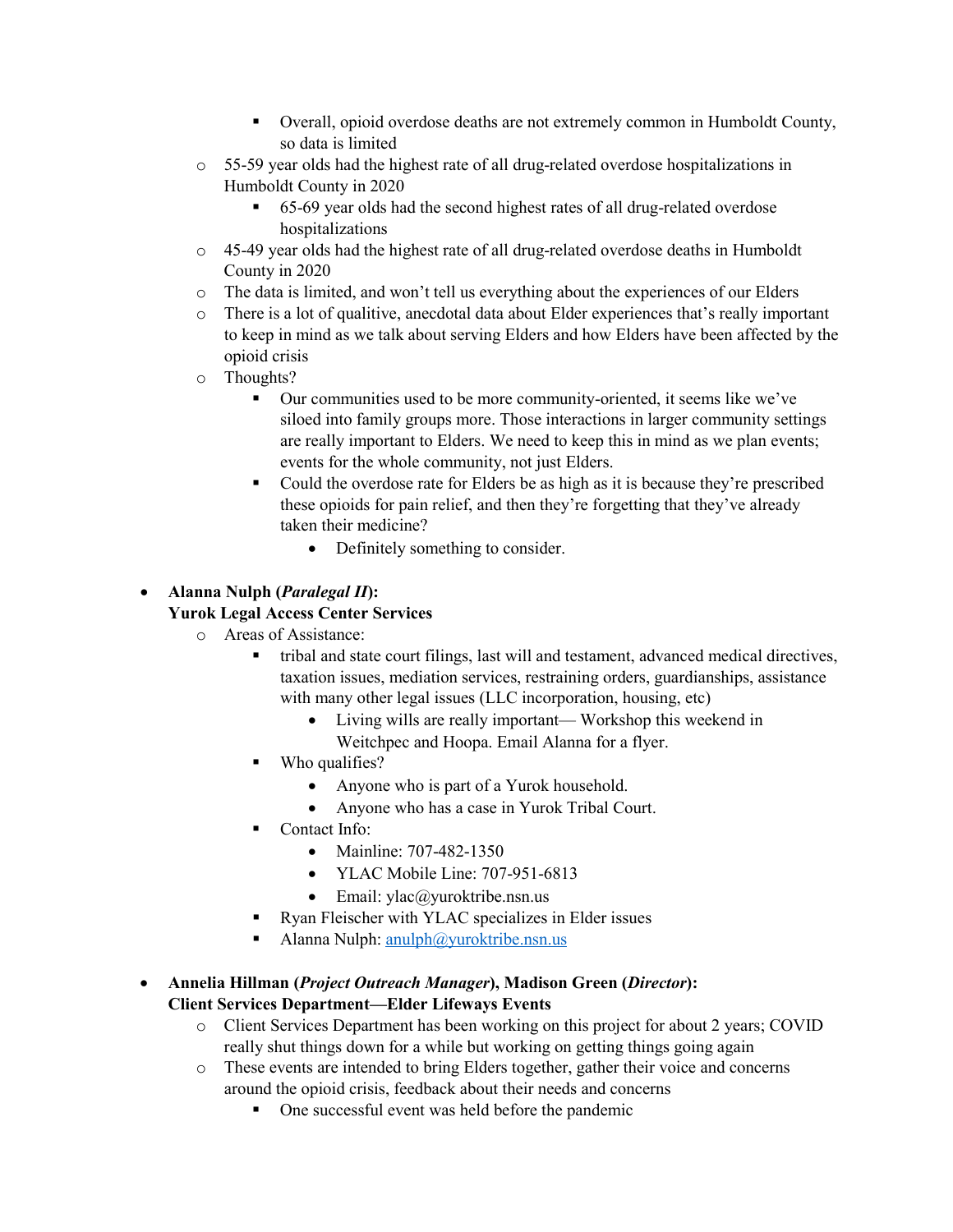- $\circ$  Providing tools around alternative pain-management is one of the big goals
- o Spring Fling will be the first large scale event that will be happening collaboratively inperson
	- Hoping to have events on 3 different Saturdays
	- If you have any suggestions, any programs you'd like to table at the event, reach out to Madison

# • **Nicole Sager (***Director***):**

# **Yurok Indian Housing Authority—EEA and Rehab & Replacement Program**

- o Two projects, one in Crescent City and one in Hoopa, that offer Elder low-income rental assistance housing
- o Elder Emergency Assistance Program: up to \$4,999 in assistance with a health and safety issue at an Elder's home
	- This could be around things like water, power, handicap ramps, roofing issues, etc.
	- Whatever will help Elders stay in their homes
	- Elders do have to be low-income and age-eligible to qualify
- o Rehab & Replacement Programs:
	- Up to \$150,000 for rehab work, or \$200,000 for new construction
	- Rehab work: things related to handicap accessibility, bathrooms, flooring, appliances, windows, etc.
	- Seeing more requests for ADUs (additional dwelling units)
- o All YIHA programs are open to Elders, these are just the programs that are exclusive to Elders
- o Question from chat: Can YIHA cover generator hookup to a house?
	- Yurok Emergency Assistance Relief Fund can. Fill out a CSBG application, Elders automatically qualify.
- **Dawn Blake (***Director***) & Kim Mamaradlo (***previous Administrative Assistant IV***): Yurok Forestry Department— Elder Wood Program**
	- o No income requirements. This change tripled the Elder recipients within the service area
	- o Elders can request firewood via Facebook, contacting Dawn at Forestry, by calling the Forestry Office
	- o Forestry will deliver about half a cord of unseasoned firewood per household
	- o Welcomed volunteers this past season to help with chopping, loading, and delivering wood

#### **Announcements/Updates**

- Chelsey: UIHS Tribal Opioid Summit coming up on April  $5<sup>th</sup>$  and  $6<sup>th</sup>$ 
	- o Flyer will be in the chat

 $\mathcal{L}_\text{max}$  , and the contract of the contract of the contract of the contract of the contract of the contract of the contract of the contract of the contract of the contract of the contract of the contract of the contr

- Spring Fling coming up—stay tuned for updates and flyers
	- o Dates not finalized yet.